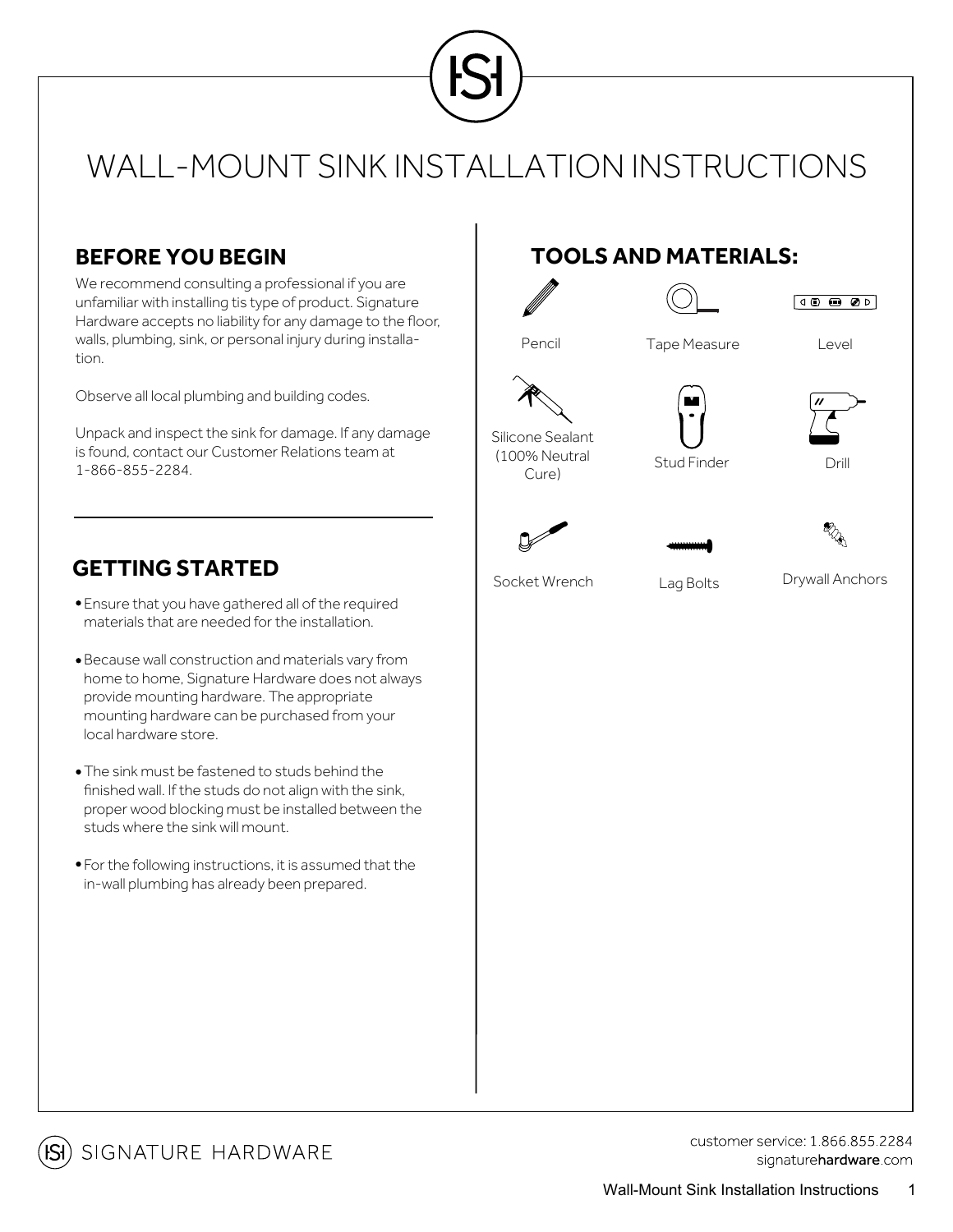

# WALL-MOUNT SINK INSTALLATION INSTRUCTIONS

### **INSTALLATION**

1. Hold the sink up at the desired installation location. Ensure that the sink is level, then mark the location of the mounting holes on the back of the sink.

**Important:** The sink should be anchored to solid wood blocking installed behind the finished wall. We recommend consulting a professional if you are unfamiliar with this type of installation.



2. Move the sink away from the installation location. For convenience, install the drain and faucet onto the sink before moving on.



3. Drill pilot holes at the marked locations of the sink's mounting holes. If using anchors, insert the anchors into the drilled holes.

**Important:** Attaching the sink to a hollow wall where studs or wood blocking are not present could result in future injury or extensive damage to your home if an accident were to occur. Consult a professional if you are unsure, or unfamiliar with this type of installation.



4. Move the sink and pedestal back into position at the installation location. Attach the sink to the wall using lag bolts. Tighten the lag bolts using a socket wrench to secure the sink to the wall.

**Important:** The sink is fragile. Be very careful not to overtighten the lag bolts, which could crack or break the sink.





customer service: 1 866 855 2284 signaturehardware.com